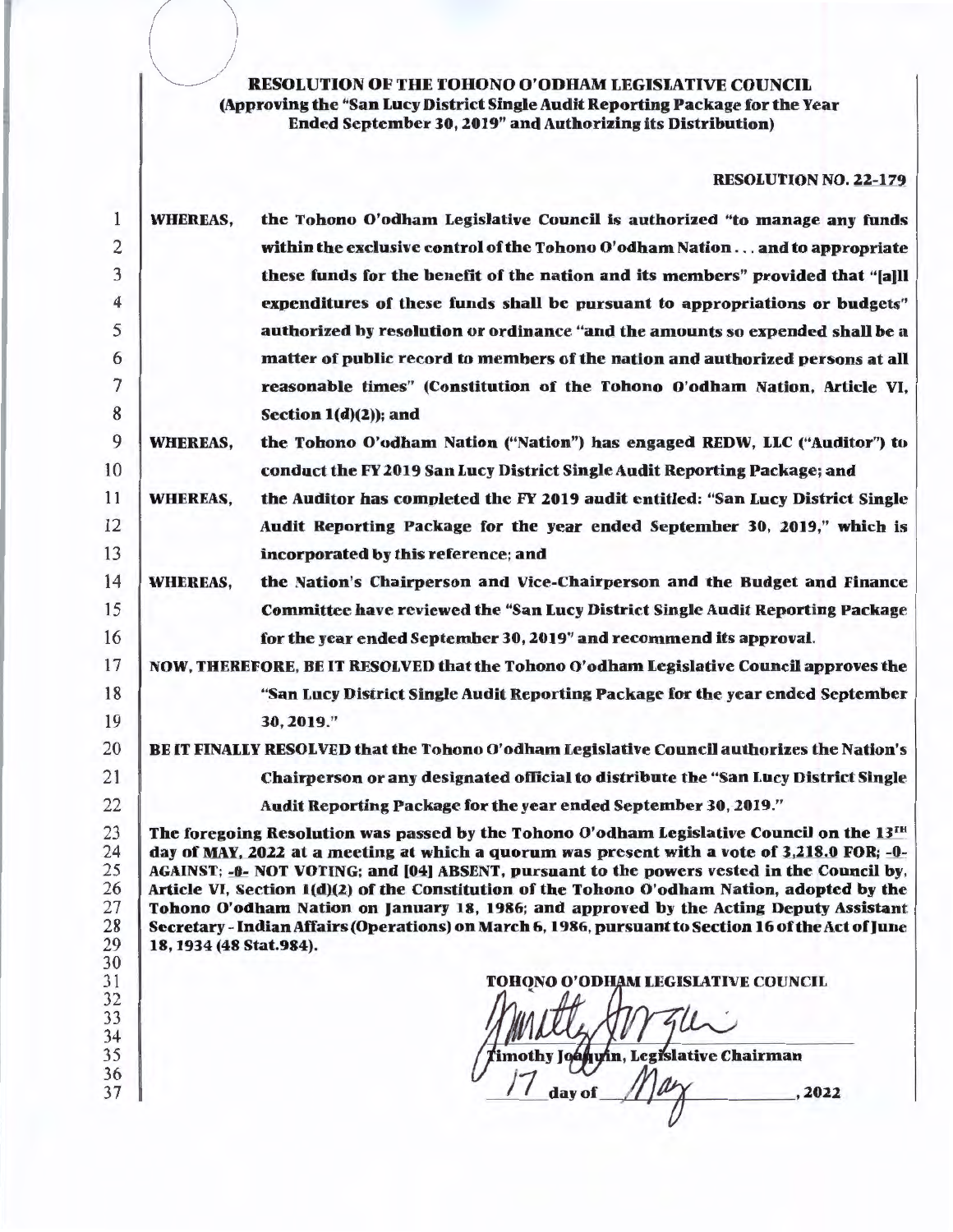#### RESOLUTION NO. 22-179

(Approving the "San Lucy District Single Audit Reporting Package for the Year Ended September 30, 2019" and Authorizing its Distribution) Page 2 of 2

**ATTES** 

[ ) DISAPPROVED

Evonne Wilson, Legislative Secretary<br>  $\sqrt{2}$  day of  $\mathcal{M}\llap{/}\mathcal{M}\llap{/}$ , 2022

Said Resolution was submitted for approxal to the office of the Chairman of the Tohono O'odham Nation on the  $\Box$  day of  $\Box$  // $\angle$ /// $\angle$  , 2022 at  $\angle$  :49 o'clock,  $\angle$  .m., pursuant to the provisions of Section 5 of Article VII of the Constitution and will become effective upon bis approval or upon bis failure to either approve or disapprove it within 48 hours of submittal.

**IONO O'ODHAM LEGISLATIVE COUNCIL** 

nothy Joaqt In/ Legislative Chairman

*J* **APPROVED** on the day of  $U^{\mathcal{O}}$  o'clock, at.

NED NORRIS, JR., CHAIRMAN TOHONO O'ODRAM NATION

 

Returned to the Legislative Secretary on the 17 day of

, 2022, at  $3/47$  o'clock,  $\cancel{2}$ .m.

Evonne Wilson, Legislative Secretary